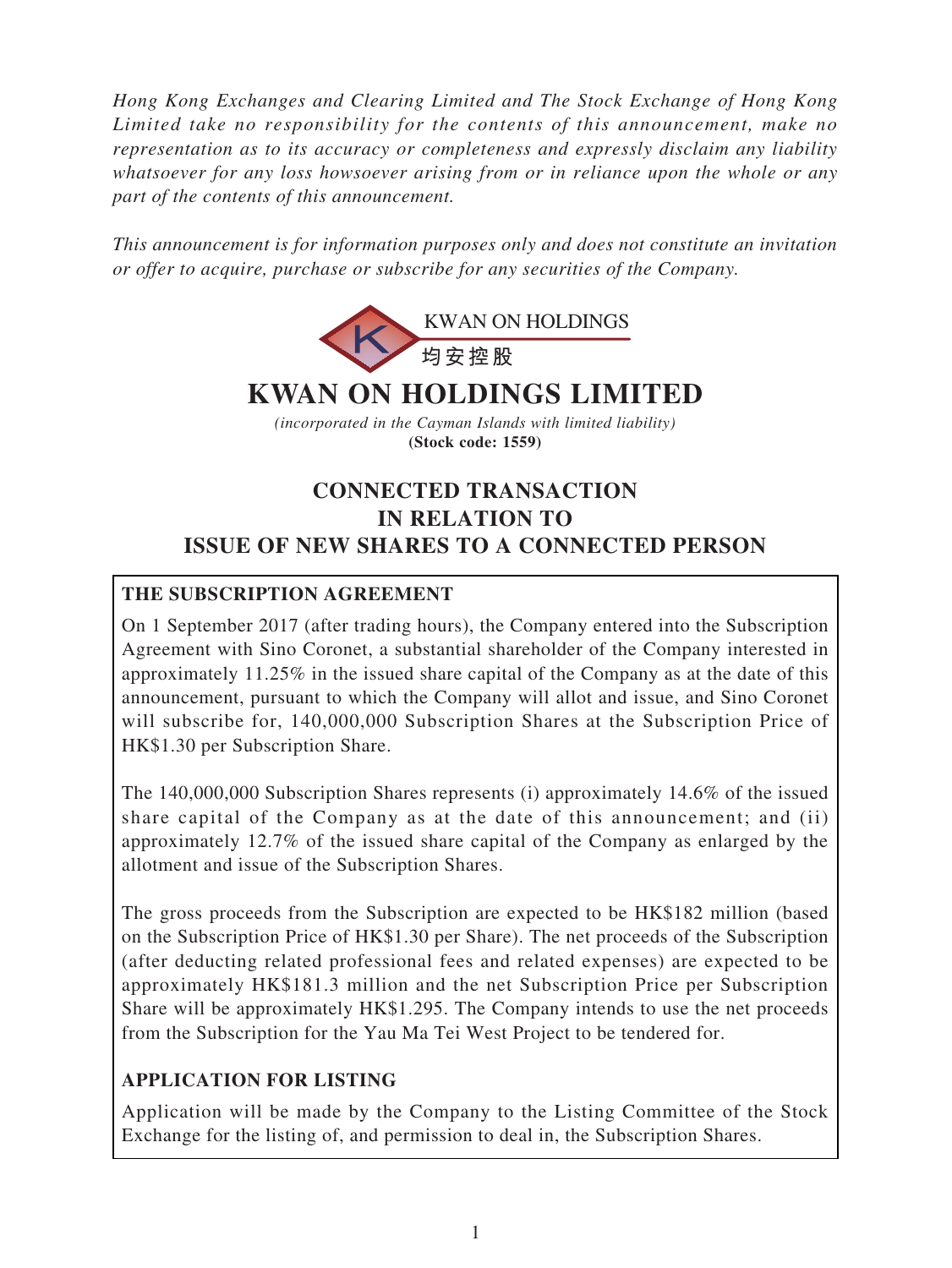# **LISTING RULES IMPLICATION**

The Subscription Shares will be allotted and issued pursuant to the Specific Mandate to be sought from the Independent Shareholders at the EGM.

Sino Coronet is a substantial shareholder of the Company interested in approximately 11.25% in the issued share capital of the Company as at the date of this announcement, and is therefore a connected person of the Company pursuant to the Listing Rules. Accordingly, the Subscription Agreement and the transactions contemplated thereunder constitute non-exempt connected transactions of the Company under Chapter 14A of the Listing Rules and are subject to the announcement, reporting and Independent Shareholders' approval requirements.

## **GENERAL**

The EGM will be convened for the Independent Shareholders to consider, and if thought fit, approve the Subscription Agreement and the transactions contemplated thereunder (including the Specific Mandate).

By virtue of Sino Coronet's interest in the Subscription Agreement, Sino Coronet and its associates shall abstain from voting on the resolution to be proposed at the EGM in relation to the Subscription Agreement and the transactions contemplated thereunder. Mr. Chen, being an associate of Sino Coronet, shall also abstain from voting on the Board resolution in relation to the Subscription Agreement and the transactions contemplated thereunder.

Save as disclosed above, as at the date of this announcement, (i) no other Director has a material interest in the Subscription Agreement which requires any of them to abstain from voting on the Board resolution in relation to the Subscription Agreement and the transactions contemplated thereunder; and (ii) to the best knowledge, information and belief of the Directors, having made all reasonable enquiries, no other Shareholder has any material interest in the Subscription and therefore no other Shareholder is required to abstain from voting at the EGM in respect of the resolution to approve the Subscription Agreement and the transactions contemplated thereunder.

The Independent Board Committee, which comprises all the independent non-executive Directors, namely Professor Ho Ho Ming, Professor Lam Sing Kwong, Simon and Mr. Lum Pak Sum, has been established to advise the Independent Shareholders in relation to the Subscription Agreement and the transactions contemplated thereunder. Red Sun Capital has been appointed as the Independent Financial Adviser to advise the Independent Board Committee and the Independent Shareholders in this regard.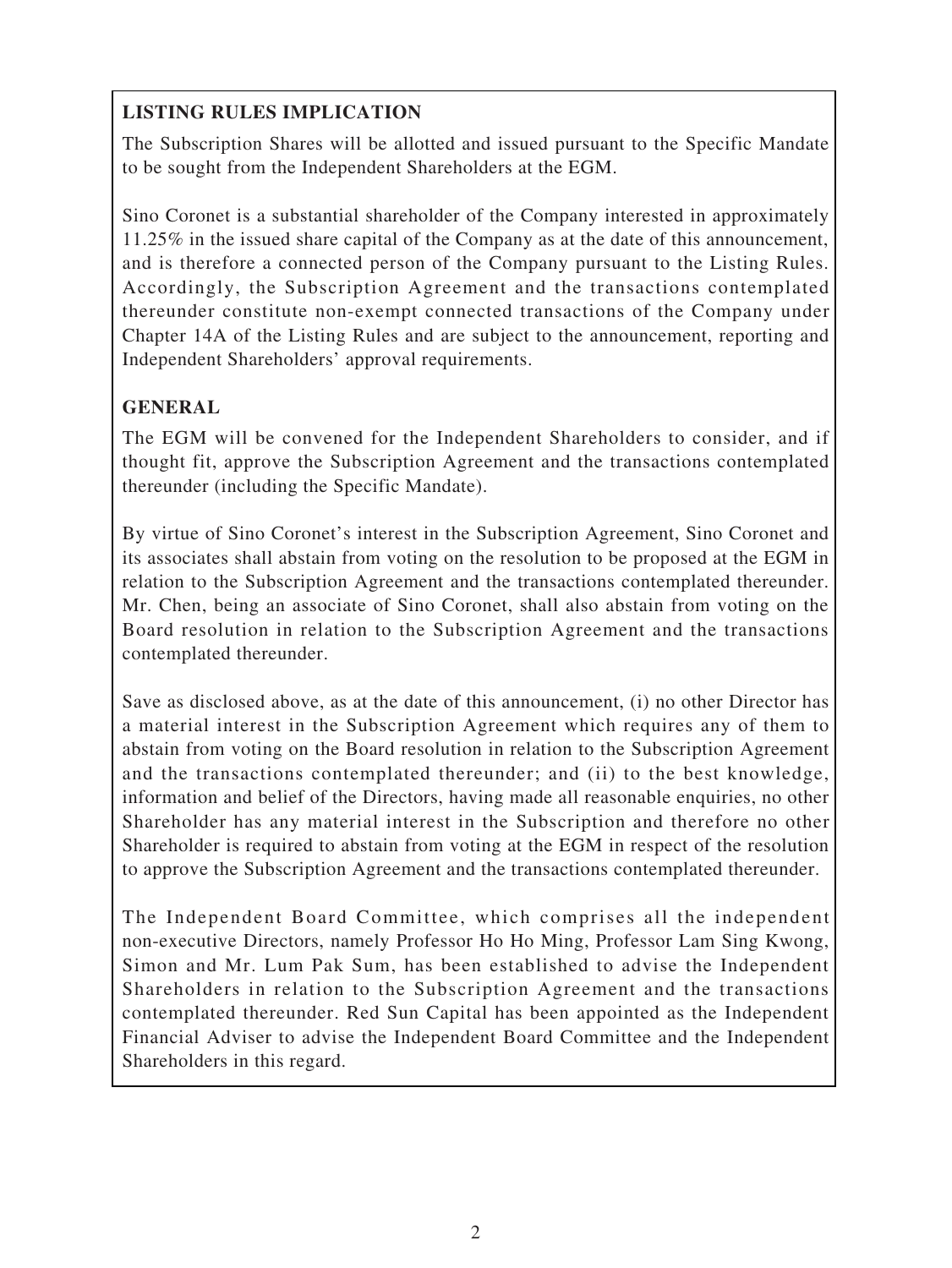A circular containing (i) details of the Subscription Agreement; (ii) the recommendation from the Independent Board Committee to the Independent Shareholders in relation to the Subscription Agreement and the transactions contemplated thereunder; (iii) the letter of advice from Red Sun Capital in relation to the Subscription Agreement and the transactions contemplated thereunder; and (iv) notice of the EGM is expected to be despatched to the Shareholders on or before 22 September 2017.

On 1 September 2017 (after trading hours), the Company entered into the Subscription Agreement with Sino Coronet, a substantial shareholder of the Company interested in approximately 11.25% in the issued share capital of the Company as at the date of this announcement, pursuant to which the Company will allot and issue, and Sino Coronet will subscribe for, 140,000,000 Subscription Shares at the Subscription Price of HK\$1.30 per Subscription Share.

## **THE SUBSCRIPTION AGREEMENT**

Set out below are the principal terms of the Subscription Agreement:

#### **Date**

1 September 2017

#### **Parties**

- (i) the Company, being the issuer; and
- (ii) Sino Coronet, being the subscriber.

Sino Coronet is a substantial shareholder of the Company interested in approximately 11.25% in the issued share capital of the Company as at the date of this announcement. Accordingly, Sino Coronet is a connected person of the Company.

#### **The Subscription Shares**

The 140,000,000 Subscription Shares represent (i) approximately 14.6% of the issued share capital of the Company as at the date of this announcement; and (ii) approximately 12.7% of the issued share capital of the Company as enlarged by the allotment and issue of the Subscription Shares. The aggregate nominal value of the Subscription Shares is HK\$1,400,000.

The Subscription Shares to be allotted and issued shall rank *pari passu* in all respects among themselves and with all existing Shares in issue as at the date of Completion, including the right to rank in full for all distributions declared, made or paid by the Company at any time after the date of the Subscription Agreement.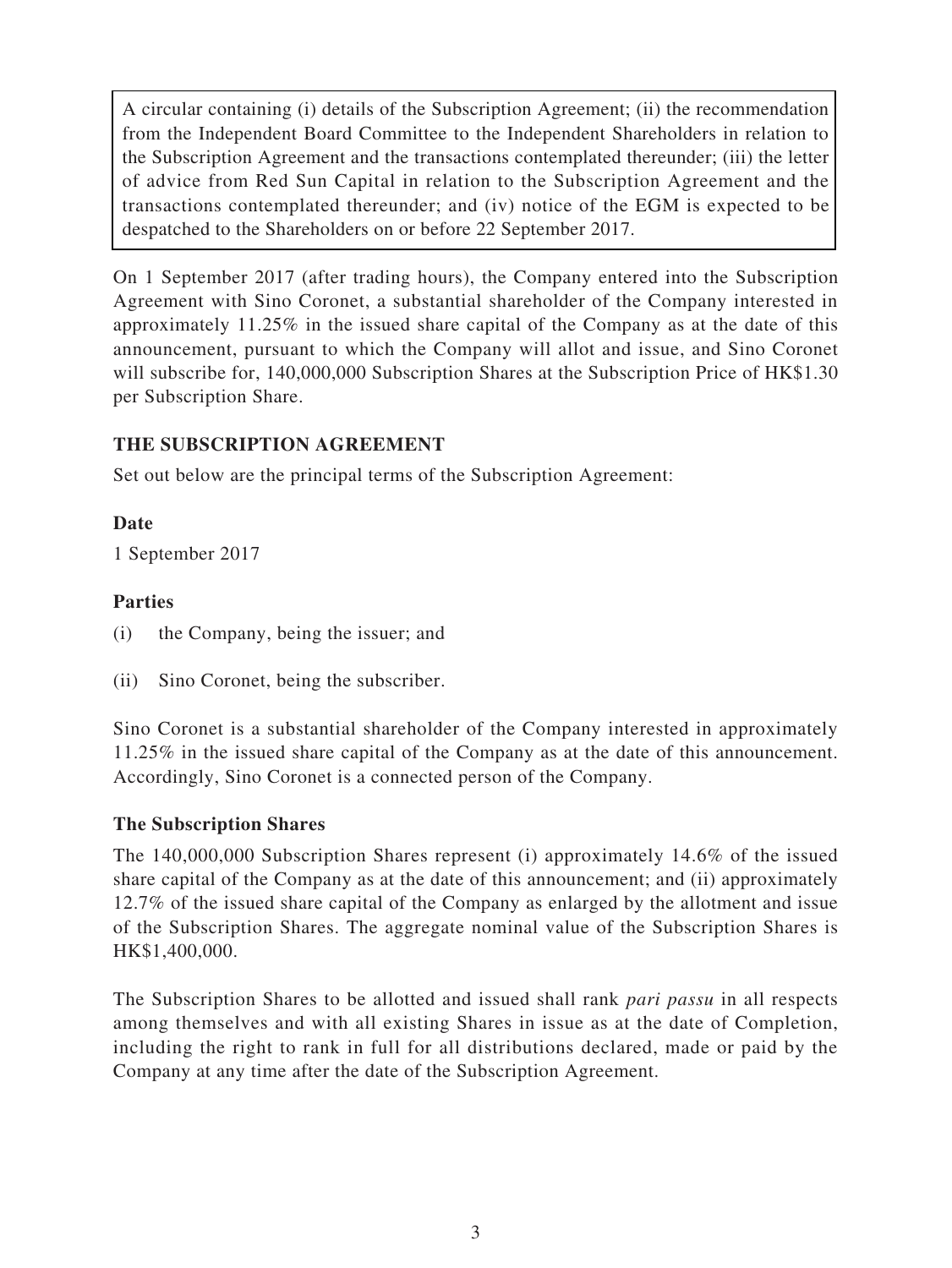#### **The Subscription Price**

The Subscription Price of HK\$1.30 per Subscription Share represents:

- (i) a discount of approximately 4.4% to the closing price of HK\$1.36 per Share as quoted on the Stock Exchange on the Last Trading Day;
- (ii) a discount of approximately 3.7% to the average closing price of approximately HK\$1.35 per Share as quoted on the Stock Exchange for the last five consecutive trading days up to and including the Last Trading Day;
- (iii) a discount of approximately 8.5% to the average closing price of approximately HK\$1.42 per Share as quoted on the Stock Exchange for the last ten consecutive trading days up to and including the Last Trading Day;
- (iv) a discount of approximately 3.7% to the average closing price of approximately HK\$1.35 per Share as quoted on the Stock Exchange for the last thirty consecutive trading days up to and including the Last Trading Day; and
- (v) a premium of approximately 8.4 times over the audited net asset value attributable to owners of the Company as at 31 March 2017 of approximately HK\$0.138 per Share.

The Subscription Price was arrived at after arm's length negotiations between the Company and Sino Coronet with reference to recent market trading prices of the Shares. The Board considers that the terms of the Subscription Agreement (including the Subscription Price) are on normal commercial terms and fair and reasonable.

Based on the Subscription Price of HK\$1.30 per Subscription Share and the 140,000,000 Subscription Shares to be allotted and issued to Sino Coronet, the total subscription monies payable by Sino Coronet to the Company pursuant to the Subscription Agreement amount to HK\$182 million, which will be settled in cash.

#### **Lock-up period**

Sino Coronet undertakes to the Company that, from the date of Completion and on or prior to the date being 12 months after the date of Completion it will not and will procure that none of its nominees and companies controlled by it or trusts associated with it (whether individually or together and whether directly or indirectly) will (i) offer, lend, pledge, issue, sell, contract to sell, sell any option or contract to purchase, purchase any option or contract to sell, grant any option, right or warrant to purchase, or otherwise transfer or dispose of (either conditionally or unconditionally, or directly or indirectly, or otherwise) any Subscription Shares or any interests therein or any securities convertible into or exercisable or exchangeable for or substantially similar to any such Subscription Shares or interests or (ii) enter into any swap or similar agreement that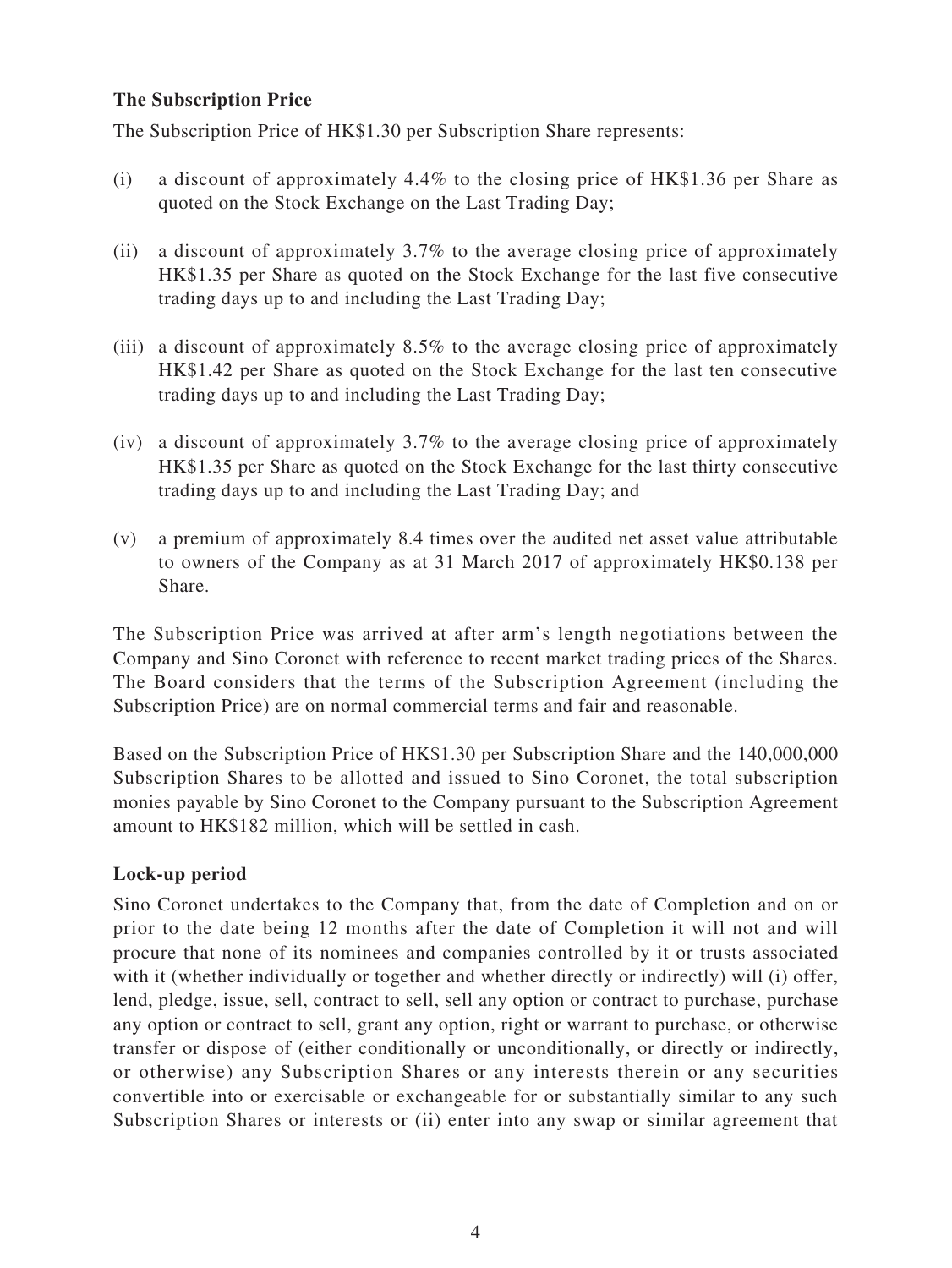transfers, in whole or in part, the economic consequence of ownership of such Subscription Shares, whether any such transaction described in (i) or (ii) above is to be settled by delivery of Subscription Shares or such other securities, in cash or otherwise or (iii) announce any intention to enter into or effect any such transaction described in (i) or (ii) above.

#### **Conditions precedent to the Subscription Agreement**

Completion is conditional upon:

- (i) the Listing Committee of the Stock Exchange granting or agreeing to grant the listing of, and permission to deal in, the Subscription Shares (and such listing and permission not subsequently revoked prior to Completion);
- (ii) the passing of resolution by the Independent Shareholders at the EGM to approve the Subscription Agreement and transactions contemplated thereunder;
- (iii) the Company obtaining all necessary written consents and approvals (if any) from the relevant authorities in respect of the transactions contemplated under the Subscription Agreement; and
- (iv) the representations and warranties of Sino Coronet being true and accurate and not misleading at all times from the date of the Subscription Agreement up to and including the date of Completion.

Sino Coronet may waive in writing the condition set out in (iii) above. The Company may waive in writing the condition set out in (iv) above.

In the event that the conditions precedent above are not fulfilled or waived (as the case may be) by 5:00 p.m. on the Long Stop Date (or such later date as may be agreed by Sino Coronet and the Company), the Subscription Agreement and all rights and obligations thereunder shall cease and terminate and none of the parties thereto shall have any claim against the other.

#### **Completion of the Subscription**

Completion shall take place at 10:00 a.m. (Hong Kong time) on the third Business Day after the date on which all the conditions precedent to the Subscription Agreement set out above have been fulfilled or waived (as the case may be) (or such other time and/or date as Sino Coronet and the Company may agree in writing), and in any event not later than the Long Stop Date (or such later date as may be agreed by Sino Coronet and the Company).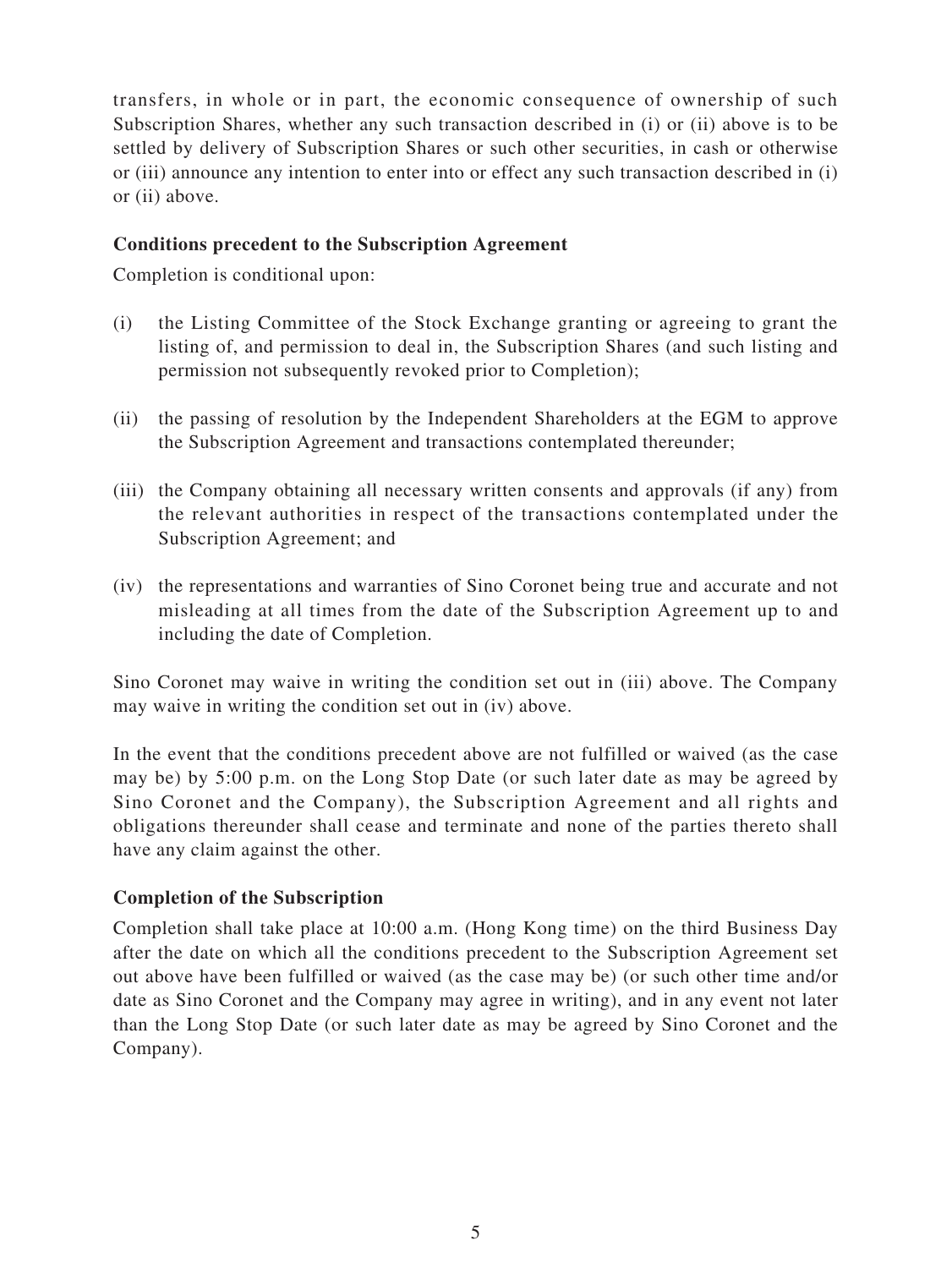# **APPLICATION FOR LISTING**

Application will be made by the Company to the Listing Committee of the Stock Exchange for the listing of, and permission to deal in, the Subscription Shares.

#### **INFORMATION ON SINO CORONET**

Sino Coronet is a company incorporated in the British Virgin Islands with limited liability and is principally engaged in investment holding.

Sino Coronet is a wholly-owned subsidiary of JPC, which is beneficially owned as to 55% by 綠地城市投資集團有限公司 (Greenland City Investment Group Company Limited\*), a member of the Greenland Group, and as to 45% by 江蘇華遠投資集團有限 公司 (Jiangsu Huayuan Investment Group Company Limited\*), a company owned as to 89.3% by Mr. Chen, the Chairman of the Board and an executive Director.

JPC is a company incorporated in the PRC with limited liability and is principally engaged in construction and installation, infrastructure, real estate development and other overseas projects. It is a member of the Greenland Group. The Greenland Group is a state-owned enterprise headquartered in Shanghai, the PRC. It has been on the list of Fortune Global 500 since 2012. The Greenland Group is a comprehensive enterprise group whose main business includes real estate development, energy, finance and other business sectors.

#### **REASONS FOR THE SUBSCRIPTION AND USE OF PROCEEDS**

The Group is principally engaged in the provision of construction and maintenance works on civil engineering contracts in respect of buildings, waterworks, site formation, road works and drainage and slope upgrading in Hong Kong.

The gross proceeds from the Subscription are expected to be HK\$182 million (based on the Subscription Price of HK\$1.30 per Share). The net proceeds of the Subscription (after deducting related professional fees and related expenses) are expected to be approximately HK\$181.3 million and the net Subscription Price per Subscription Share will be approximately HK\$1.295. The Company intends to use the net proceeds from the Subscription for the Yau Ma Tei West Project to be tendered for.

On 14 July 2017, the Highways Department of Hong Kong issued a notice to invite potential tenderers to tender for the Yau Ma Tei West Project (Contract No. HY/2014/20 – Central Kowloon Route – Yau Ma Tei West (Public Works Programme Item No. 461TH)), which involves the construction works in respect of a long depressed road at the western tunnel portal of Central Kowloon Route and other road connections and related works. The tender proposal shall be submitted by tenderers on or before 6 October 2017 and the related construction works are scheduled to be completed in 72 months commencing in January 2018. The total estimated contract sum of the Yau Ma Tei West Project amounts to approximately HK\$3,000 million. It is currently estimated that, if the Group is awarded the Yau Ma Tei West Project, at the time of being awarded the Yau Ma Tei West Project, the initial working capital requirement for the Group (including the insurance obliged to be purchased for such project) amounts to approximately HK\$185 million.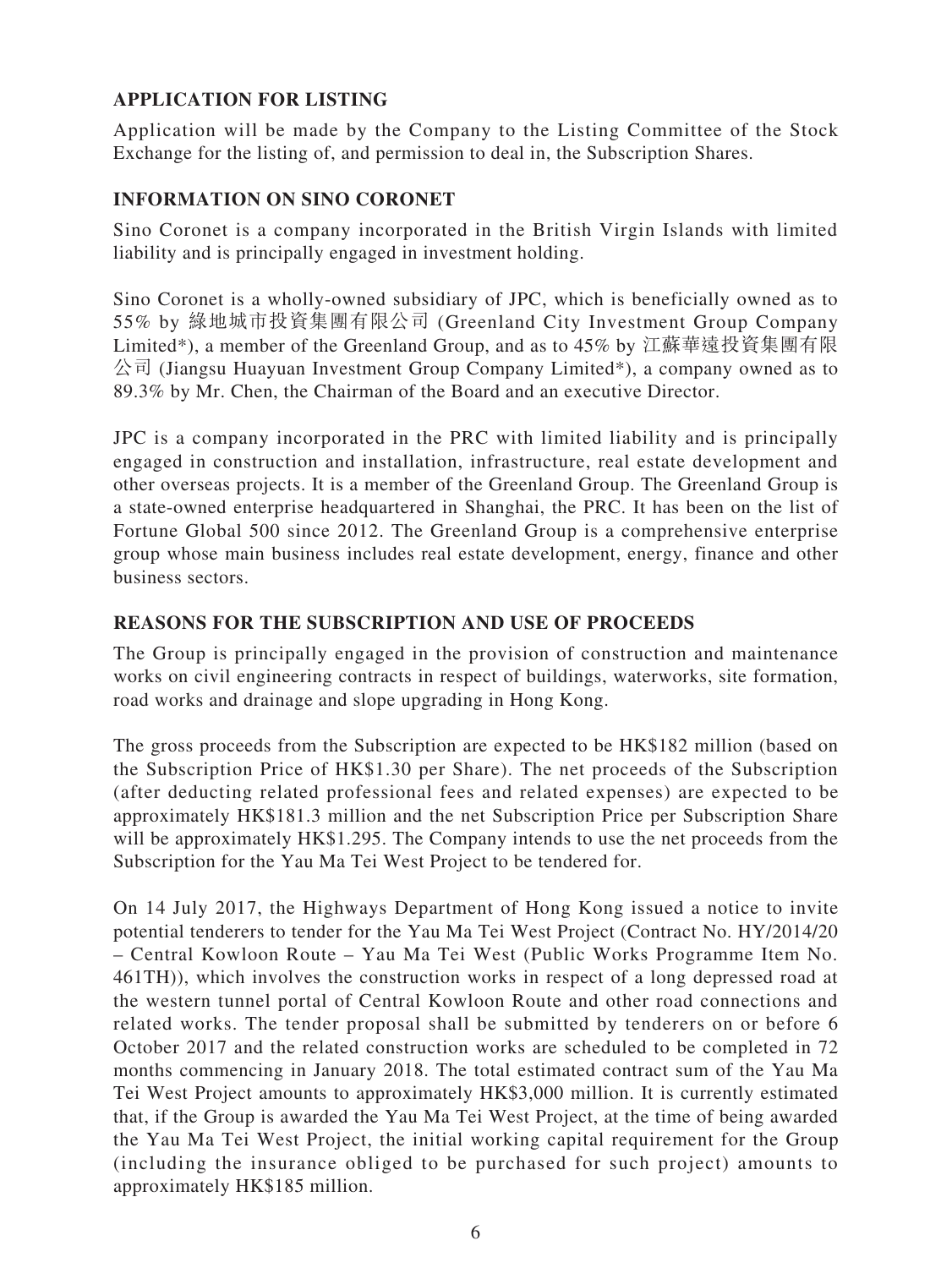In the event that the Company is not awarded the Yau Ma Tei West Project, the net proceeds from the Subscription initially allocated thereto would instead be applied to other potential construction projects to be launched in the forthcoming year.

The Board considers that the Subscription could strengthen the capital base of the Group so that it will be eligible to tender for and engage in more large scale construction projects. The Subscription by Sino Coronet and the lock-up period of such Subscription also reflect the confidence and commitment of the substantial shareholder of the Company towards the long-term and sustainable development of the Company. Going forward, with a strengthened capital base and support by the substantial shareholder of the Company, the Group may further develop its business and may diversify its business to Hong Kong and other countries in the coming future.

The Board has also considered other ways of fund raising such as bank borrowing, rights issue or open offer. As regards to bank borrowing, having considered that it would increase the gearing level of the Group and the interest expenses and finance costs would impose additional financial burden to the Group's future cash flow, the Board considers that such fund raising method is not the most appropriate method for the Group. As regards to the viability of a rights issue or an open offer, the Board considers that the rights issue or open offer would incur more transaction costs including but not limited to underwriting commission and other additional costs for the preparation of the listing documents and such corporate exercises would have a relatively more time consuming process which may affect the business plan of the Group.

Having considered the above, the Board considers that the terms of the Subscription Agreement are on normal commercial terms, fair and reasonable, and in the interests of the Company and the Shareholders as a whole.

#### **EFFECT ON THE SHAREHOLDING STRUCTURE**

Set out below are the shareholding structures of the Company (i) as at the date of this announcement; and (ii) immediately upon Completion (assuming no other change in the shareholding of the Company):

|                                    | As at the date of this<br>announcement |         | <b>Immediately</b> upon<br>Completion |         |
|------------------------------------|----------------------------------------|---------|---------------------------------------|---------|
|                                    | Number of                              | Approx. | Number of                             | Approx. |
|                                    | <i>Shares</i>                          | %       | <i>Shares</i>                         | $\%$    |
| Sino Coronet                       | 108,000,000                            | 11.25   | 248,000,000                           | 22.55   |
| Winsum Holdings Limited (Note 1)   | 66,000,000                             | 6.88    | 66,000,000                            | 6.00    |
| Twilight Treasure Limited (Note 2) | 61,653,000                             | 6.42    | 61,653,000                            | 5.60    |
| <b>Public Shareholders</b>         | 724,347,000                            | 75.45   | 724,347,000                           | 65.85   |
| <b>Total</b>                       | 960,000,000                            | 100.00  | 1,100,000,000                         | 100.00  |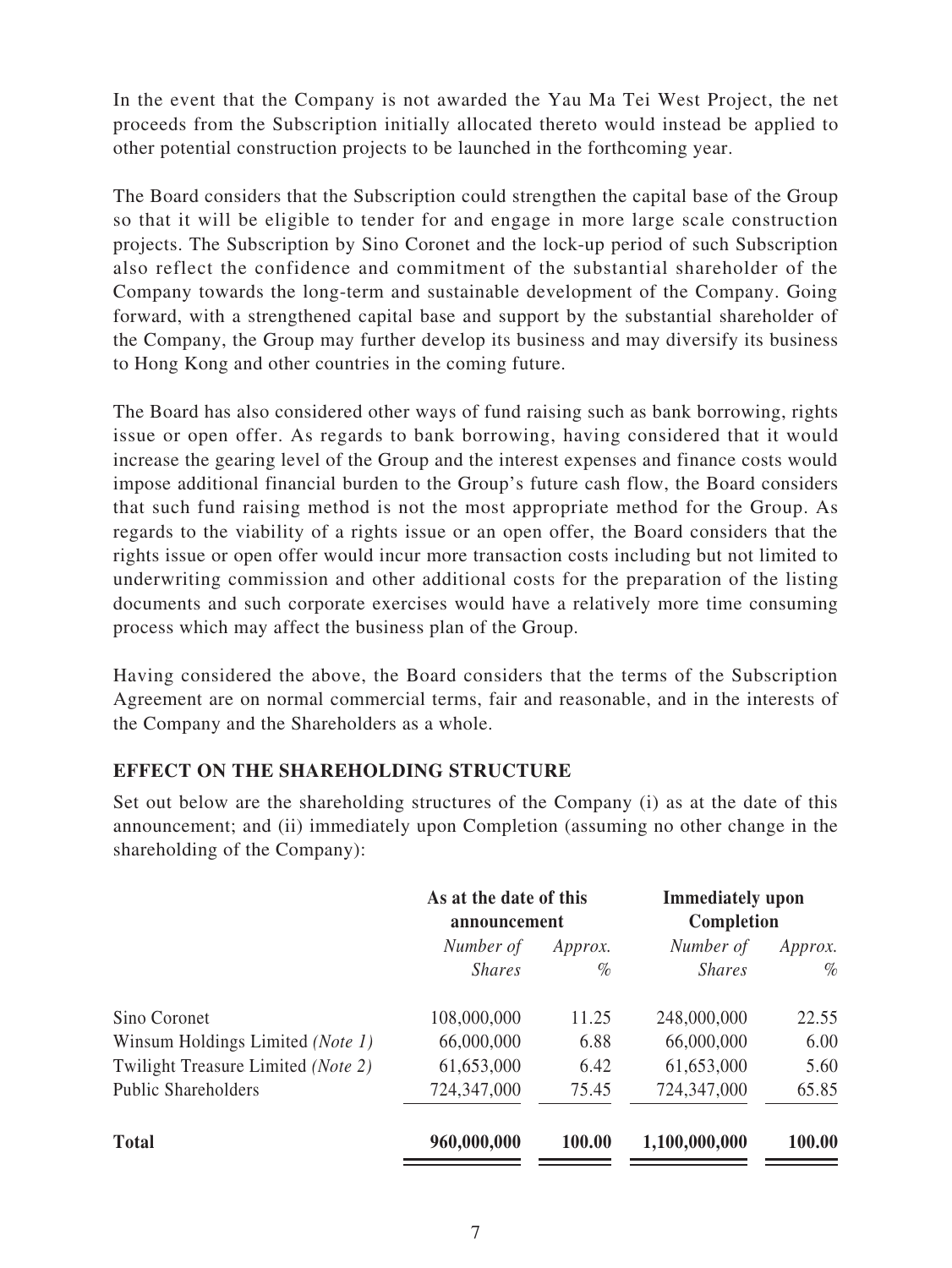#### *Notes:*

- 1. Winsum Holdings Limited is wholly-owned by Ms. Guo Jing. Accordingly, Ms. Guo Jing is deemed to be interested in such 66,000,000 Shares.
- 2. Twilight Treasure Limited is owned as to 87.5% by Success Ally Investments Limited ("**Success Ally**") and 12.5 % by Decade Success Investments Limited ("**Decade Success**"). Success Ally is legally and beneficially owned by Mr. Wong Yee Tung, Tony, an executive Director. Decade Success is legally and beneficially owned by Mr. Kwong Wing Ke, a former executive Director who has resigned on 1 June 2017. Accordingly, Mr. Wong Yee Tung, Tony and Mr. Kwong Wing Ke are deemed to be interested in such 61,653,000 Shares.

# **FUND RAISING ACTIVITIES OF THE COMPANY IN THE PAST TWELVE MONTHS**

The Company has not conducted any fund raising activity in the past twelve months immediately preceding the date of this announcement.

# **LISTING RULES IMPLICATION**

The Subscription Shares will be allotted and issued pursuant to the Specific Mandate to be sought from the Independent Shareholders at the EGM.

Sino Coronet is a substantial shareholder of the Company interested in approximately 11.25% in the issued share capital of the Company as at the date of this announcement, and is therefore a connected person of the Company pursuant to the Listing Rules. Accordingly, the Subscription Agreement and the transactions contemplated thereunder constitute non-exempt connected transactions of the Company under Chapter 14A of the Listing Rules and are subject to the announcement, reporting and Independent Shareholders' approval requirements.

## **GENERAL**

The EGM will be convened for the Independent Shareholders to consider, and if thought fit, approve the Subscription Agreement and the transactions contemplated thereunder (including the Specific Mandate).

By virtue of Sino Coronet's interest in the Subscription Agreement, Sino Coronet and its associates shall abstain from voting on the resolution to be proposed at the EGM in relation to the Subscription Agreement and the transactions contemplated thereunder. Mr. Chen, being an associate of Sino Coronet, shall also abstain from voting on the Board resolution in relation to the Subscription Agreement and the transactions contemplated thereunder.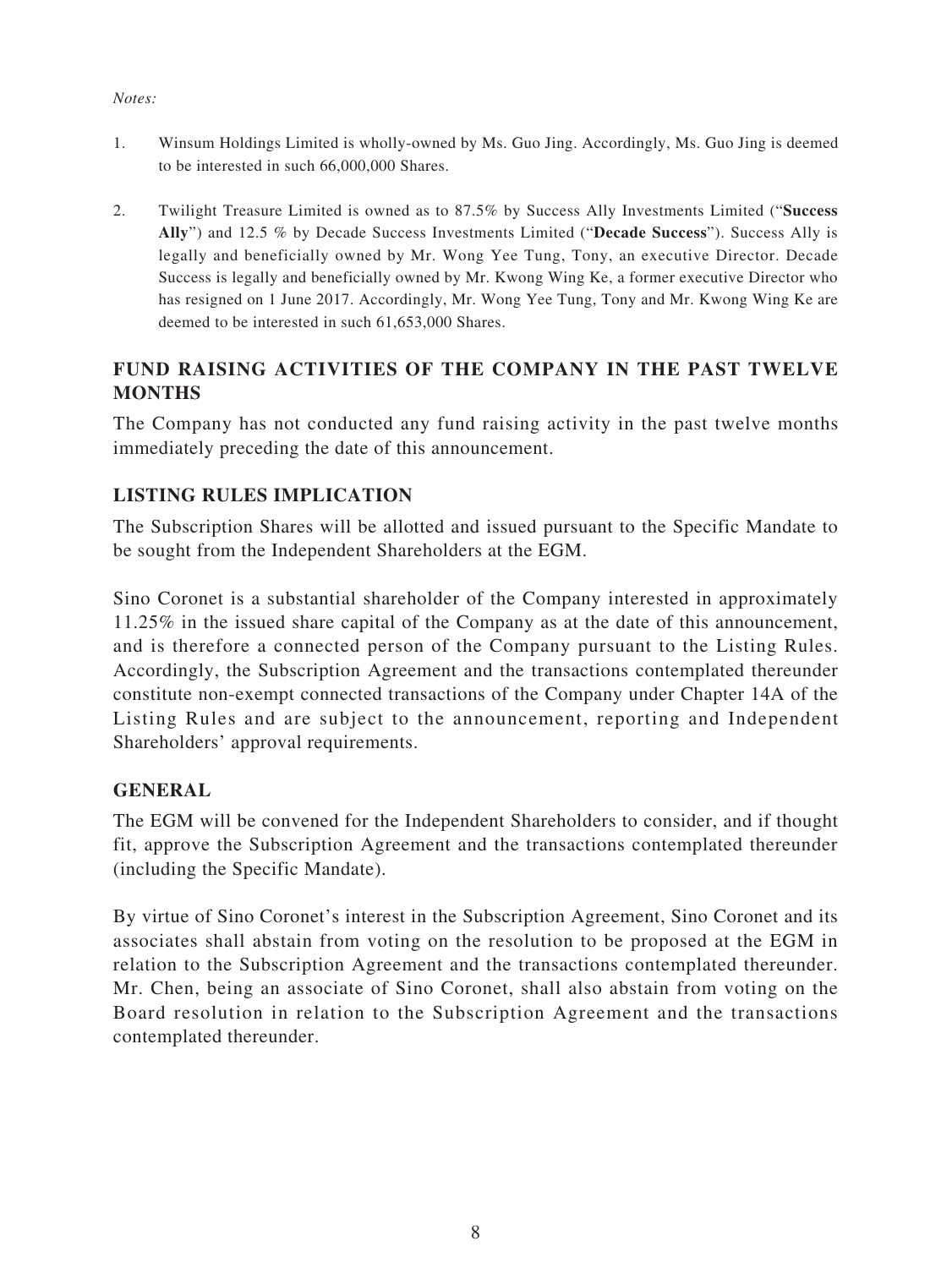Save as disclosed above, as at the date of this announcement, (i) no other Director has a material interest in the Subscription Agreement which requires any of them to abstain from voting on the Board resolution in relation to the Subscription Agreement and the transactions contemplated thereunder; and (ii) to the best knowledge, information and belief of the Directors, having made all reasonable enquiries, no other Shareholder has any material interest in the Subscription and therefore no other Shareholder is required to abstain from voting at the EGM in respect of the resolution to approve the Subscription Agreement and the transactions contemplated thereunder.

The Independent Board Committee, which comprises all the independent non-executive Directors, namely Professor Ho Ho Ming, Professor Lam Sing Kwong, Simon and Mr. Lum Pak Sum, has been established to advise the Independent Shareholders in relation to the Subscription Agreement and the transactions contemplated thereunder. Red Sun Capital has been appointed as the Independent Financial Adviser to advise the Independent Board Committee and the Independent Shareholders in this regard.

A circular containing (i) details of the Subscription Agreement; (ii) the recommendation from the Independent Board Committee to the Independent Shareholders in relation to the Subscription Agreement and the transactions contemplated thereunder; (iii) the letter of advice from Red Sun Capital in relation to the Subscription Agreement and the transactions contemplated thereunder; and (iv) notice of the EGM is expected to be despatched to the Shareholders on or before 22 September 2017.

#### **DEFINITIONS**

In this announcement, unless the context otherwise requires, the following expressions shall have the following meanings:

| "associate(s)"        | has the meaning ascribed to it under the Listing Rules                                                                                                                                               |
|-----------------------|------------------------------------------------------------------------------------------------------------------------------------------------------------------------------------------------------|
| "Board"               | the board of Directors                                                                                                                                                                               |
| "Business Day"        | any day (excluding a Saturday) on which banks<br>generally are open for business in Hong Kong                                                                                                        |
| "Company"             | Kwan On Holdings Limited, a company incorporated in<br>the Cayman Islands with limited liability and the<br>Shares of which are listed on the Main Board of the<br>Stock Exchange (stock code: 1559) |
| "Completion"          | completion of the Subscription                                                                                                                                                                       |
| "connected person(s)" | has the meaning ascribed to it under the Listing Rules                                                                                                                                               |
| "Director(s)"         | $\text{directory}(s)$ of the Company                                                                                                                                                                 |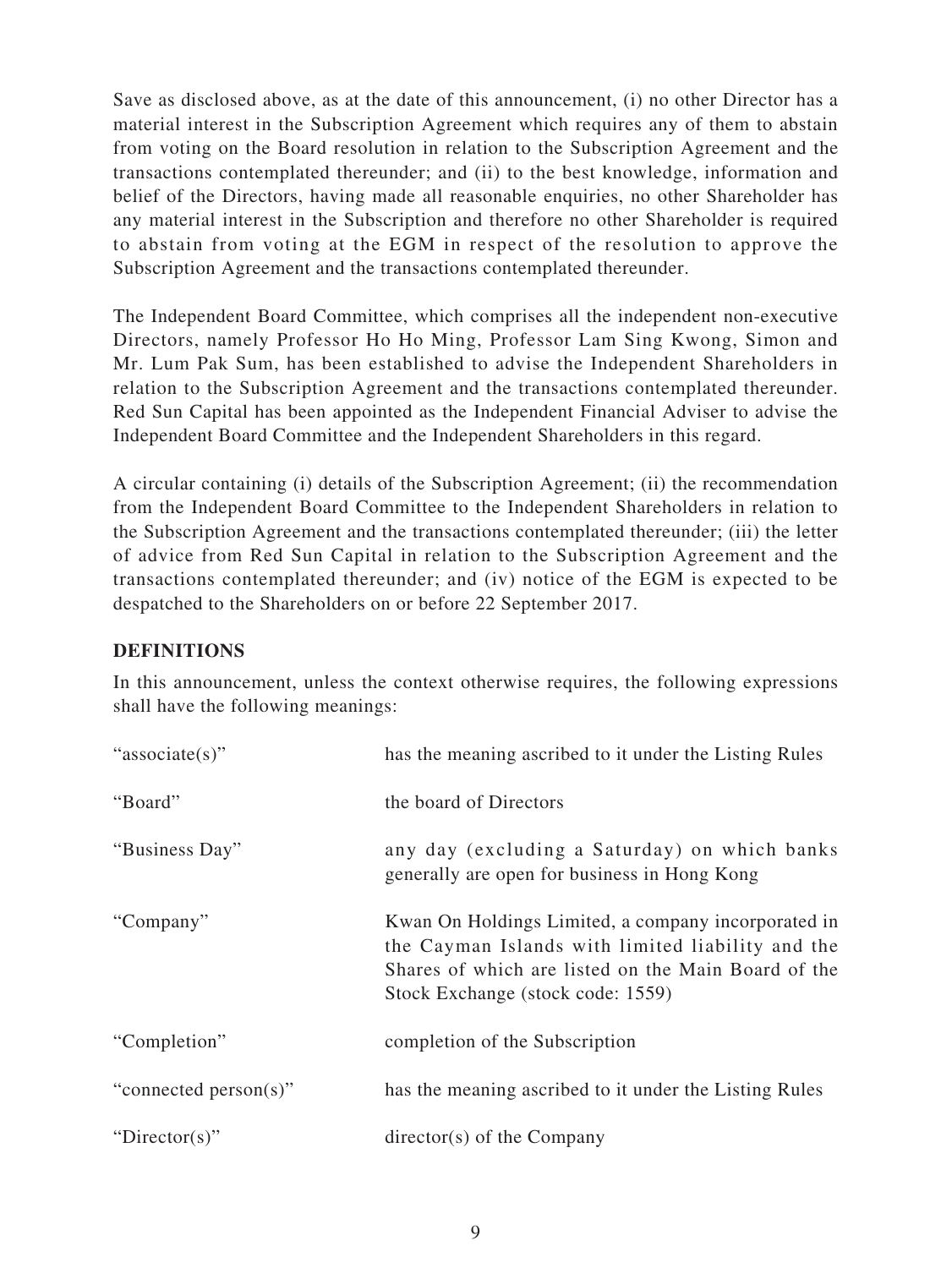| "EGM"                            | the extraordinary general meeting to be held and<br>convened for the Independent Shareholders to consider,<br>and if thought fit, to approve the ordinary resolution in<br>respect of the Subscription Agreement and the<br>transactions contemplated thereunder                                                                             |
|----------------------------------|----------------------------------------------------------------------------------------------------------------------------------------------------------------------------------------------------------------------------------------------------------------------------------------------------------------------------------------------|
| "Greenland Group"                | the group under 綠地控股集團股份有限公司<br>(Greenland Holdings Corporation Limited*), a<br>company established under the laws of the PRC and<br>listed on the Shanghai Stock Exchange (stock code:<br>600606.SH)                                                                                                                                        |
| "Group"                          | the Company and its subsidiaries                                                                                                                                                                                                                                                                                                             |
| "Hong Kong"                      | the Hong Kong Special Administrative Region of the<br><b>PRC</b>                                                                                                                                                                                                                                                                             |
| "Independent Board<br>Committee" | the independent committee of the Board which<br>comprises all the independent non-executive Directors,<br>namely Professor Ho Ho Ming, Professor Lam Sing<br>Kwong, Simon and Mr. Lum Pak Sum, established to<br>advise the Independent Shareholders in respect of the<br>Subscription Agreement and transactions contemplated<br>thereunder |
| "Independent Shareholder(s)"     | Shareholder(s) who has no material interest in the<br>Subscription Agreement and the transactions<br>contemplated thereunder                                                                                                                                                                                                                 |
| "JPC"                            | 江蘇省建築工程集團有限公司 (Jiangsu Provincial<br>Construction Group Co., Limited*), a company<br>incorporated in the PRC with limited liability                                                                                                                                                                                                          |
| "Last Trading Day"               | 1 September 2017, being the last trading day of the<br>Shares immediately prior to the entering into of the<br><b>Subscription Agreement</b>                                                                                                                                                                                                 |
| "Listing Rules"                  | the Rules Governing the Listing of Securities on the<br><b>Stock Exchange</b>                                                                                                                                                                                                                                                                |
| "Long Stop Date"                 | 30 November 2017                                                                                                                                                                                                                                                                                                                             |
| "Mr. Chen"                       | Mr. Chen Zhenghua* 陳正華, the Chairman of the<br>Board and an executive Director                                                                                                                                                                                                                                                               |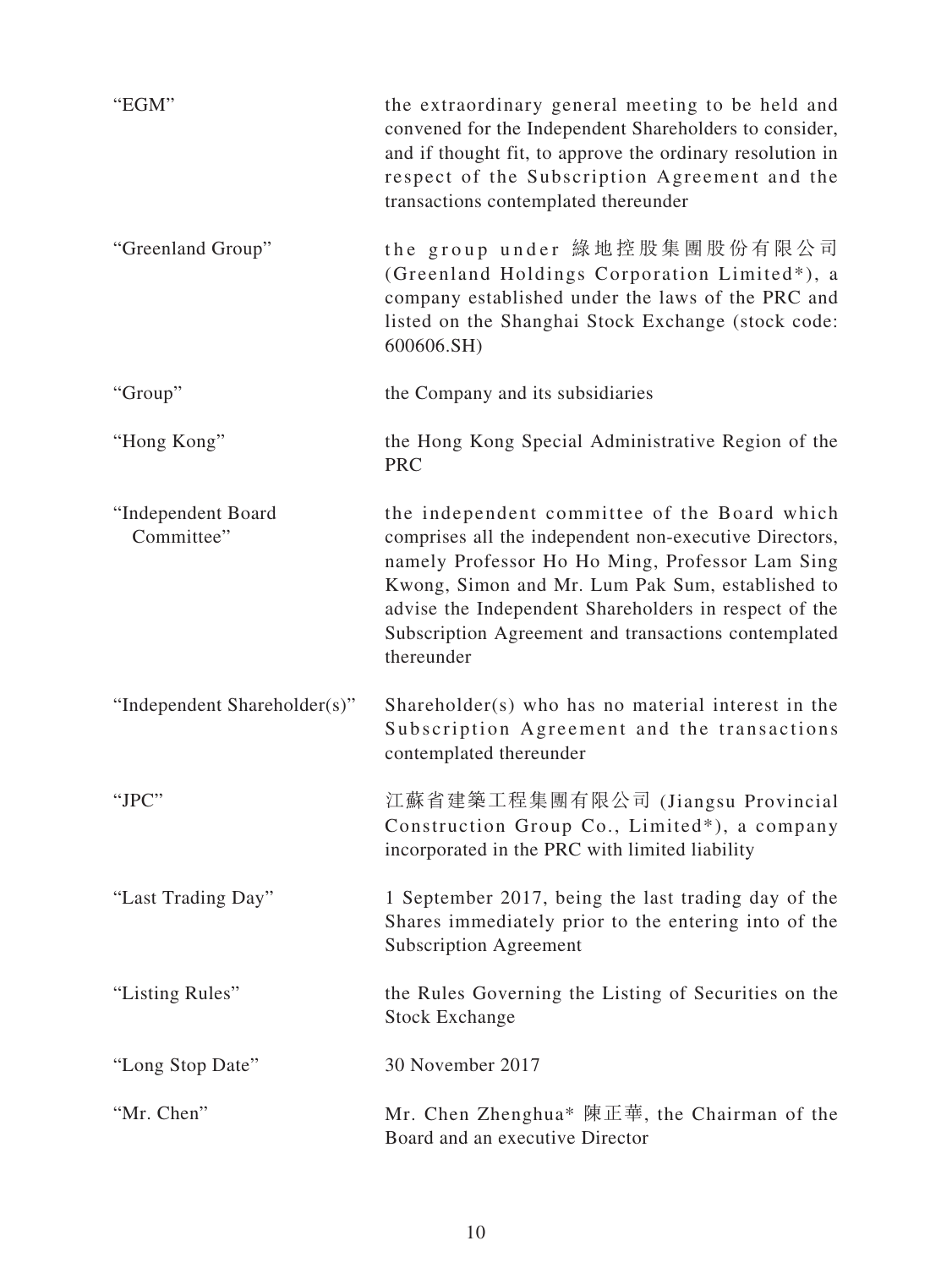| "PRC"                                                      | The People's Republic of China which, for the purpose<br>of this announcement, excludes Hong Kong, the Macau<br>Special Administrative Region and Taiwan                                                                                                                                                                                                                              |
|------------------------------------------------------------|---------------------------------------------------------------------------------------------------------------------------------------------------------------------------------------------------------------------------------------------------------------------------------------------------------------------------------------------------------------------------------------|
| "Red Sun Capital" or<br>"Independent Financial<br>Adviser" | Red Sun Capital Limited, a corporation licensed to<br>carry out Type 6 (advising on corporate finance)<br>regulated activity under the SFO, being the independent<br>financial adviser appointed by the Company to advise<br>the Independent Board Committee and the Independent<br>Shareholders in respect of the Subscription Agreement<br>and transactions contemplated thereunder |
| "SFO"                                                      | the Securities and Futures Ordinance (Cap.571 of the<br>laws of Hong Kong)                                                                                                                                                                                                                                                                                                            |
| "Share $(s)$ "                                             | share(s) of the Company of HK\$0.01 each                                                                                                                                                                                                                                                                                                                                              |
| "Shareholder(s)"                                           | shareholder(s) of the Company                                                                                                                                                                                                                                                                                                                                                         |
| "Sino Coronet"                                             | Sino Coronet Group Limited 華冠集團有限公司, a<br>company incorporated in the BVI with limited liability<br>and the substantial shareholder of the Company                                                                                                                                                                                                                                    |
| "Specific Mandate"                                         | the specific mandate to be sought from the Independent<br>Shareholders at the EGM to grant the authority to the<br>Board for the allotment and issue of the Subscription<br><b>Shares</b>                                                                                                                                                                                             |
| "Stock Exchange"                                           | The Stock Exchange of Hong Kong Limited                                                                                                                                                                                                                                                                                                                                               |
| "Subscription"                                             | the conditional subscription of the Subscription Share<br>by Sino Coronet pursuant to the terms of the<br><b>Subscription Agreement</b>                                                                                                                                                                                                                                               |
| "Subscription Agreement"                                   | the subscription agreement dated 1 September 2017<br>entered into between the Company and Sino Coronet in<br>relation to the Subscription                                                                                                                                                                                                                                             |
| "Subscription Price"                                       | the subscription price of HK\$1.30 per Subscription<br>Share                                                                                                                                                                                                                                                                                                                          |
| "Subscription Share(s)"                                    | a total of 140,000,000 new Shares to be allotted and<br>issued by the Company to Sino Coronet pursuant to the<br><b>Subscription Agreement</b>                                                                                                                                                                                                                                        |